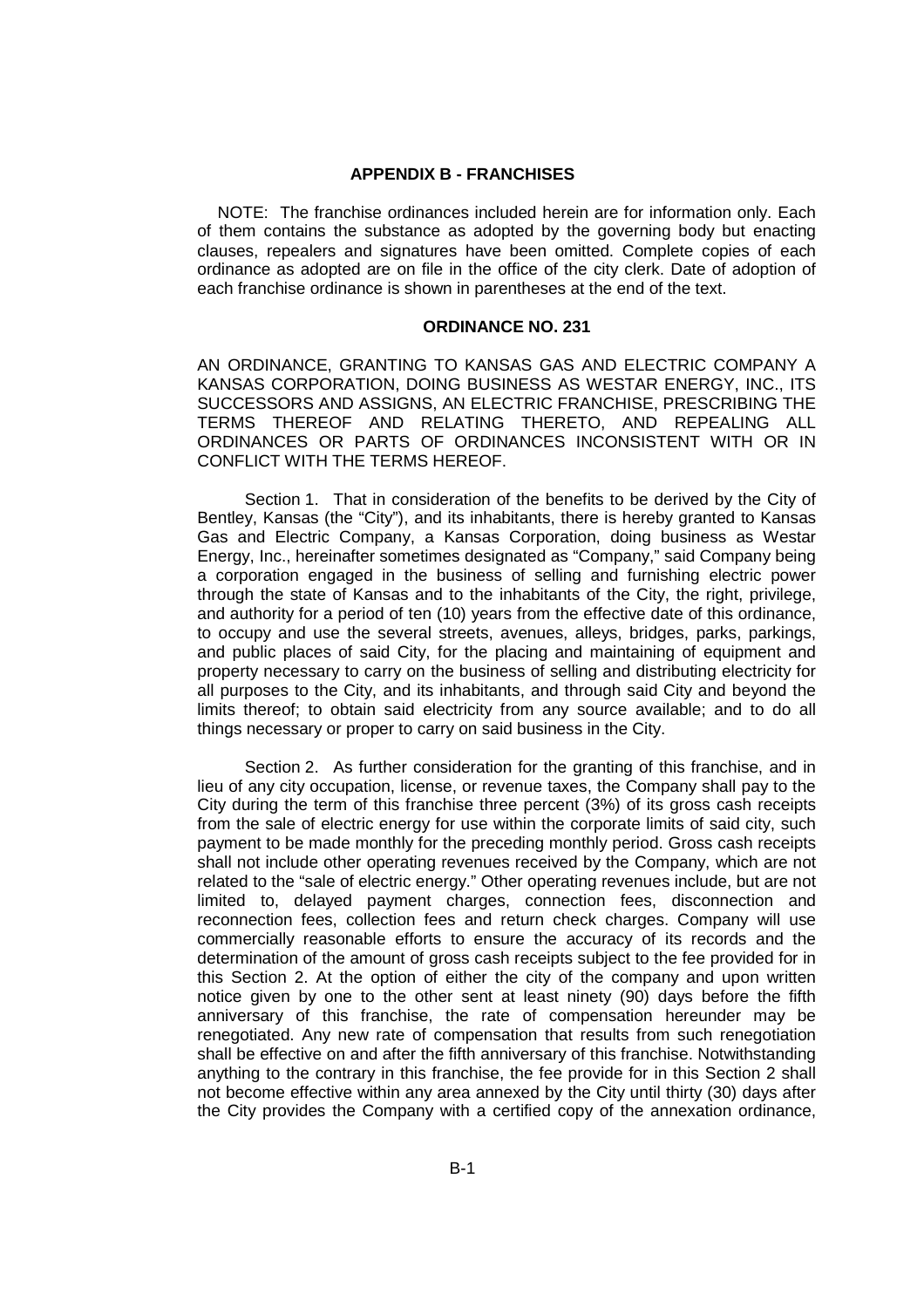proof of publication as required by law and a map of the city detailing the annexed area.

Section 3. That Company, its successors and assigns, in the construction, maintenance, and operation of its electric transmission, distribution and street lighting system, shall use all reasonable and proper precaution to avoid damage or injury to persons and property, and shall hold and save harmless the City, from any and all damage, injury and expense caused by the negligence of said Company, its successors and assigns, or its or their agents or servants.

Section 4. After the approval of this ordinance by the City, Company shall file with the City Clerk, the Company's unconditional written acceptance of this ordinance. Said ordinance shall become effective and be in force and shall be and become a binding contract between the parties hereto, their successors and assigns, from and after the first day of the first month after such acceptance is provided by said company to the City after its final passage, approval and publication as required by law, and acceptance by said Company. (10-13-09)

## **ORDINANCE NO. 240**

AN ORDINANCE, GRANTING TO KANSAS GAS SERVICE, A DIVISION OF ONEOK, INC., ITS SUCCESSORS AND ASSIGNS, A NATURAL GAS FRANCHISE, PRESCRIBING THE TERMS THEREOF AND RELATING THERETO, AND PREIALING ALL ORDINANCES OR PARTS OF ORDINANCES INCONSISTENT WITH OR IN CONFLICT WITH THE TERMS HEREOF.

Section 1. That in consideration of the benefits to be derived by the City of Bentley, Kansas, ("City"), and it inhabitants, there is hereby granted to Kansas Gas Service, a Division of ONEOK, Inc. ("Company"), said company operating a system for the transmission and distribution of natural gas in the State of Kansas, the right, privilege, and authority for a period of twenty (20) years from the effective date of this ordinance, to occupy and use the several streets, avenues, alleys, bridges, parks, parking areas, and public places of said City, for the placing and maintaining of equipment and property necessary to carry on the business of selling and distributing natural gas for all purposes to the city, and it inhabitants, and through said City and beyond the limits thereof; to obtain said natural gas from any source available; and to do all things necessary or proper to carry on said business.

Section 2. As further consideration for the granting of this franchise, and in lieu of any city occupation, license, or permit fees, or revenue taxes, the Company shall pay to the City during the term of this franchise five percent (5%) of the gross cash receipts from the sale of natural gas for consumption in the City for all purposes within the corporate limits of the city, such payments to be made monthly for the preceding monthly period. Gross cash receipts shall not include revenues from certain miscellaneous charges and accounts including, but not limited to, connection fees, disconnection and reconnection fees, temporary service charges, delayed or late payment charges, collection fees, and returned check charges as such terms are used in tariffs or in the natural gas industry. Payments of the compensation above shall commence with the first cycle of the monthly billing cycle which begins in December 2010. Prior to that date, payments shall continue to be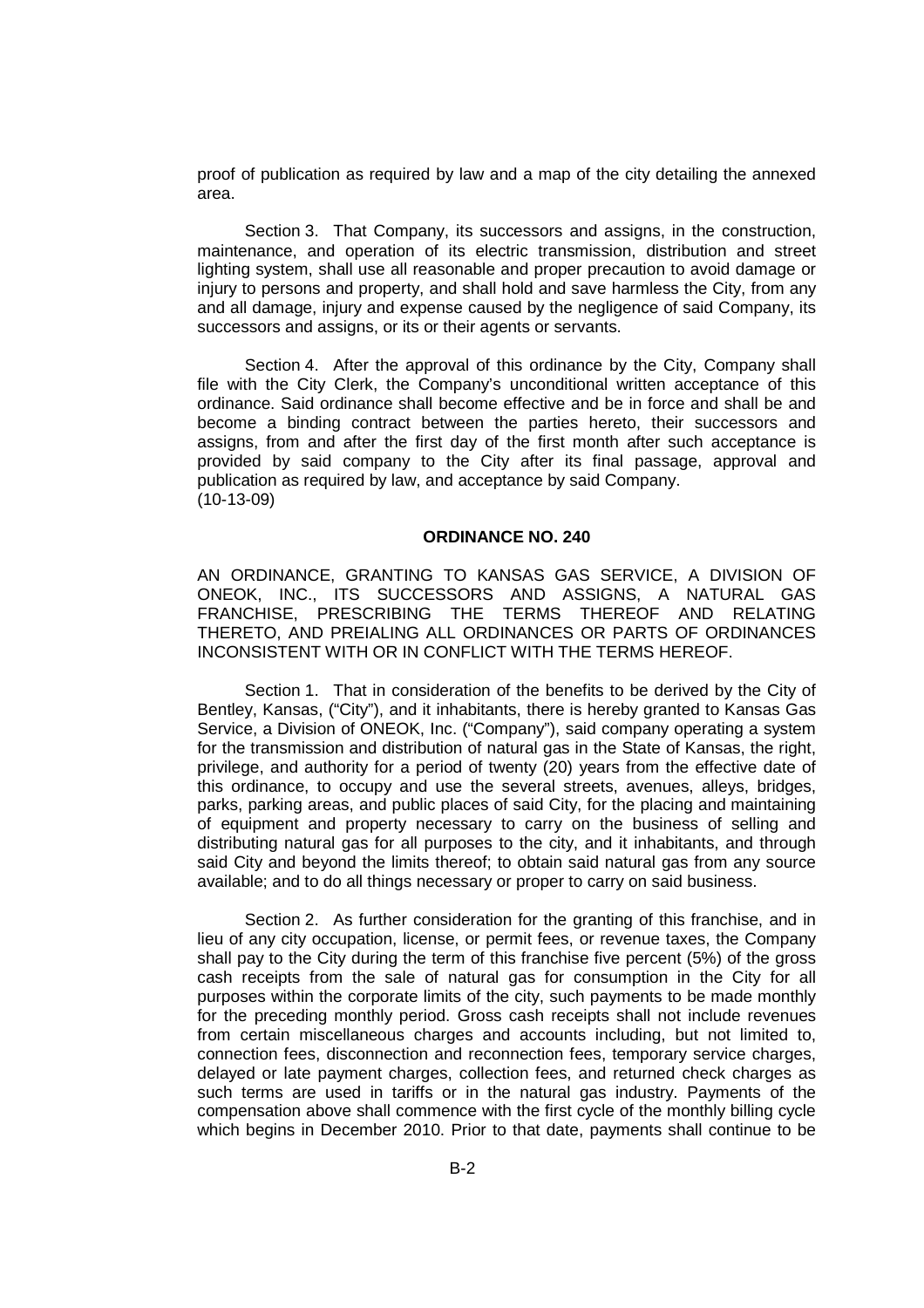calculated and be paid in the manner previously provided in Ordinance No. 160 and amendments thereto.

Section 3. The payments and compensation herein provided shall be in lieu of all other licenses, taxes, charges, and fees, except that the usual general property taxes and special ad valorem property assessments, sales, and excise taxes or charges made for privileges which are not connected with the natural gas business, will be imposed on the Company and are not covered by the payments herein. From and after the date hereof, however, the permit fees required of the company by any ordinance presently in effect or hereafter adopted for a permit to excavate in or adjacent to any street, alley, or other public place shall be deemed a part of the compensation paid in Section 2 and shall not be separately assessed or collected by the City; in no event, however, shall this provision be interpreted to waive the requirement of notice to the City and the procedural requirements of such ordinance.

Section 4. The use of Right of Way under this franchise by the company shall be subject to all rules, regulations and policies now or hereafter adopted or promulgated by the City in the reasonable exercise of its police power. In addition, the Company shall be subject to all rules, regulations and policies now or hereafter adopted or promulgated by the city relating to permits, sidewalk and pavement cuts, utility location, construction coordination, and other requirements on the use of the right of Way; provided however, that nothing contained herein shall constitute a waiver of or be construed as waiving the right of the Company to oppose, challenge, or seek judicial review of, in such manner as is now or may hereafter be provided by law, any such rules, regulation or policies shall not require the payment of additional fees or additional costs for the use of the Right of Way. In any event, the Company is granted an offset for such fees and costs against the franchise fees required to be paid hereunder.

Section 5. All mains, services, and pipe which shall be laid or installed under this grant shall be so located and laid as not to obstruct or interfere with any water pipes, drains, sewers, or other structures already installed. Company shall provide, prior to commencing work, information to the city concerning work to be performed in the streets, avenues, bridges, parks, parking areas, and public places of the City, as the City may from time to tie require for purposes of record keeping. The City may require that the information be provided on its standard permit form, but without requiring approval, consent, or fees. In the event of an emergency, Company shall have the right to commence work without having first providing such form(s).

Section 6. Company shall, in doing the work in connection with its said gas mains, pipes, and services, avoid, so far as may be practicable, interfering with the use of any street, alley, avenue, or other public thoroughfare. It shall, without expense to the City, and in a manner satisfactory to the duly authorized representatives of the City, replace such paving or surface in substantially as good condition as before said work was commenced.

Section 7. It is recognized that the natural gas to be delivered hereunder is to be supplied from a pipeline system transporting natural gas from distant sources of supply; and the Company, by its acceptance of this franchise as hereinafter provided, does obligate itself to furnish natural gas in such quantity and for such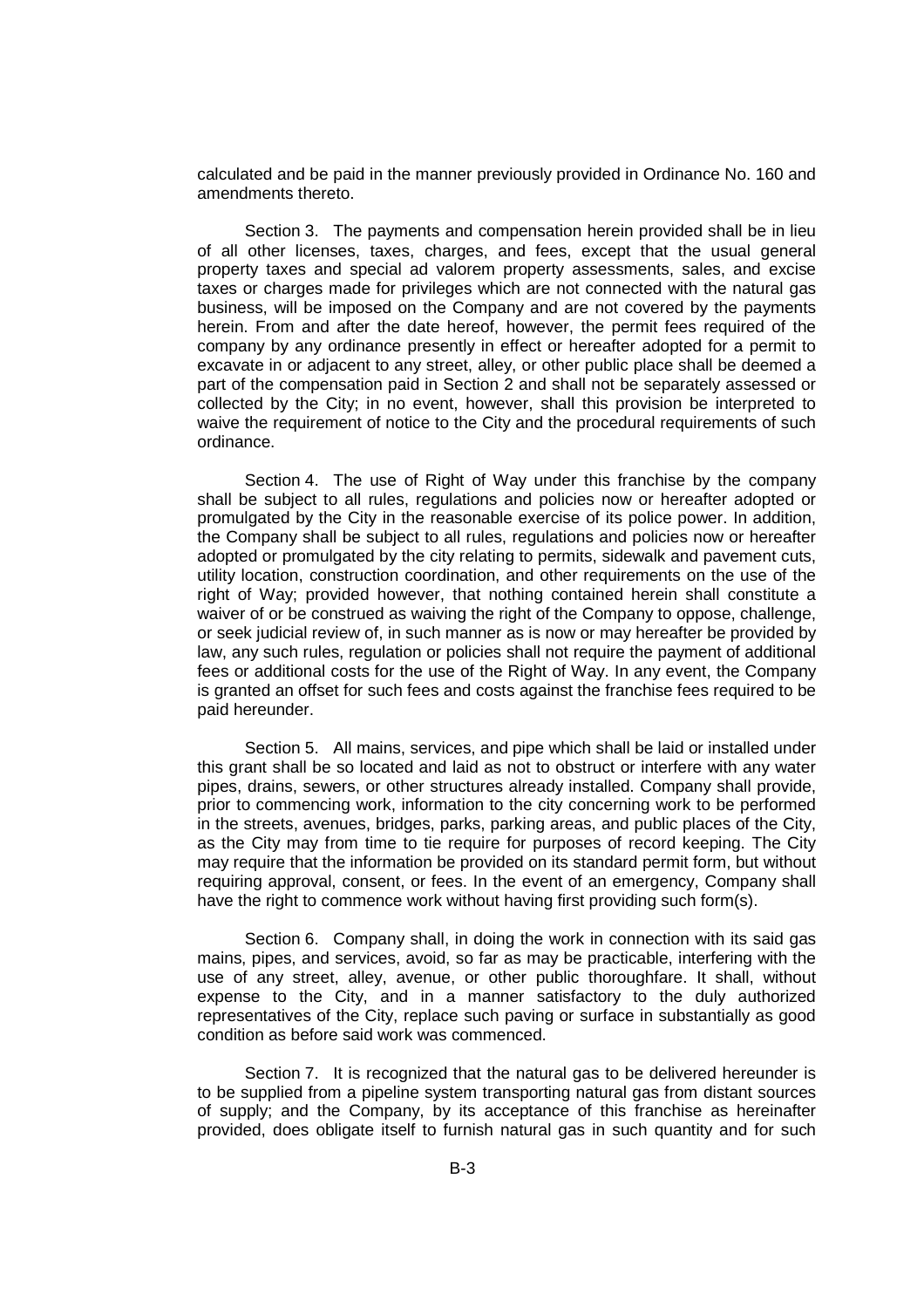length of time, limited by the terms hereof, as the said sources and said pipelines are reasonably capable of supplying.

Section 8. Company, its successors and assigns, in the construction, maintenance, and operation of its natural gas system, shall use all reasonable and proper precaution to avoid damage or injury to persons and property, and shall hold and save harmless the City from any and all damage, injury, and expense caused by the negligence of said Company, its successors and assigns, or its or their agents or servants.

Section 9. This franchise ordinance shall take effect and be in force from and after its passage, approval by the City, acceptance by the Company, and publication in the official City newspaper. Company shall have sixty (60) days after the final passage and approval of this franchise ordinance to file with the City Clerk its acceptance in writing of the provisions, terms and conditions of this franchise ordinance and when so accepted, this ordinance and acceptance shall constitute a contract between the City and Company and said contract shall be deemed effective on the date Company files acceptance with the City.

Section 10. This ordinance, when accepted as above provided, shall constitute the entire agreement between the City and the Company relating to this franchise and the same shall supercede and cancel any prior understandings, agreements, or representations regarding the subject matter hereof, or involved in negotiations pertaining thereto, whether oral or written, shall be binding upon the parties, including their successors and assigns, and shall not be amended or further obligations imposed without mutual consent of the parties hereto.

Section 11. (a) Upon written request of either the City or the company, this franchise may be reviewed after three (3) years from the effective date of this ordinance, and every three (3) years thereafter to review the rate set forth in Section 2 above. Said request must be served upon the other party at least one hundred twenty (120) days prior to the end of each period set forth above, and shall state specifically the amendments desired. The City and the Company shall negotiate in good faith in an effort to agree upon mutually satisfactory amendments.

Amendments under this section, if any, shall be made by ordinance as prescribed by statute. Except as provided within this section the franchise shall remain in effect according to its terms pending completion of any review or renegotiation provided by this subsection.

(b) Upon written request of either the City or the Company, the franchise shall be reopened and renegotiated at any time upon any of the following events:

(1) Change in federal, state, or local law, regulation, or order which materially affects any rights or obligations of either the City or Compan7, including, but not limited to, the scope of the grant to the Company of the compensation to be received by the City.

(2) Change in the structure or operation of the natural gas industry which materially affects any rights or obligations of either the City or Company, including, but not limited to, the scope of the grant to the Company or the compensation to be received by the City.

(3) Any other material and unintended change or shift in the economic benefit to the City or the Company relied upon and anticipated upon entering into this franchise.